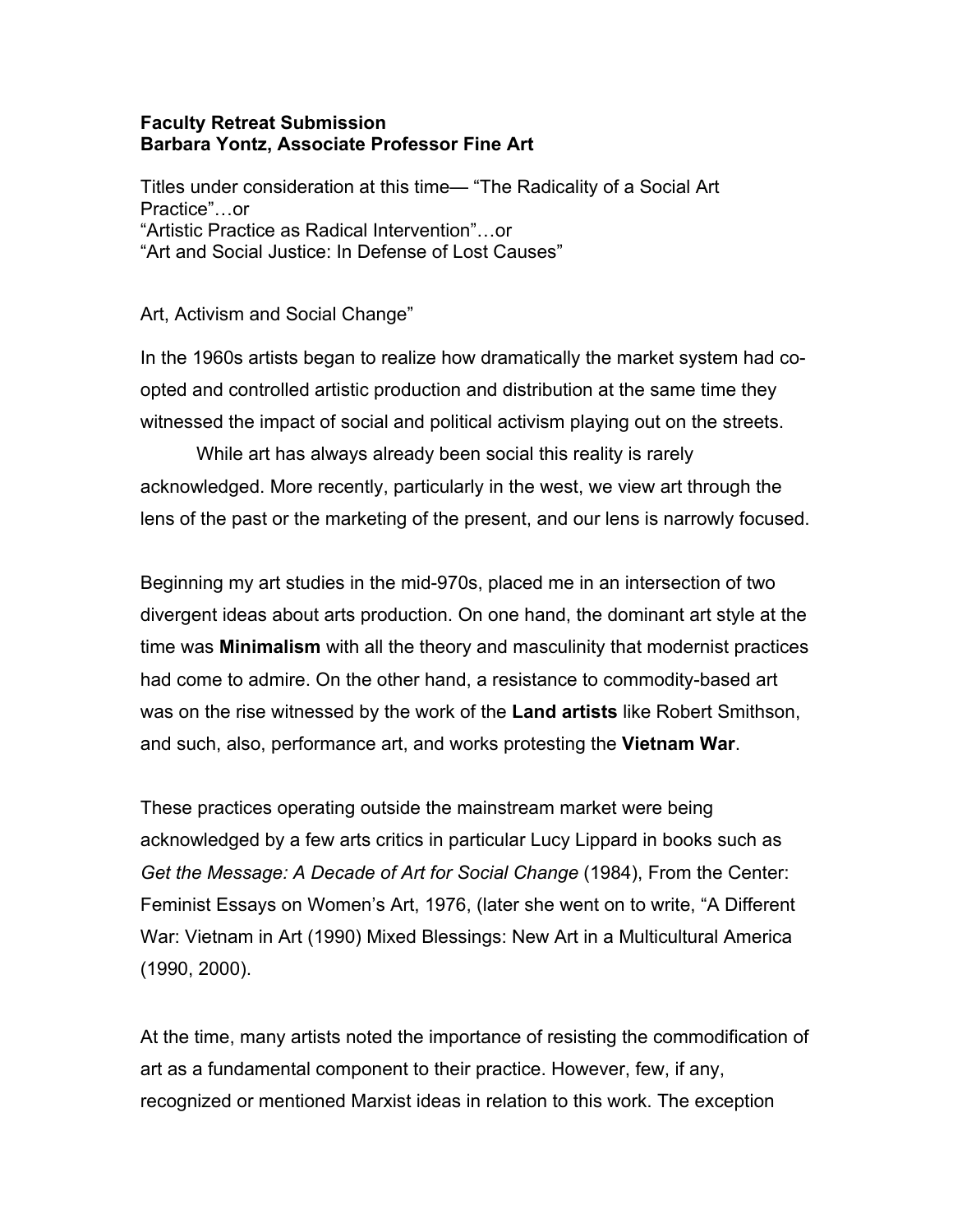was the Situationist International. Mostly Paris, France; with congresses also held in Munich, Germany; Venice, Italy. The Situationist International formed as an underground group out of a meeting of three small artistic groups (the Letterist International, Movement for an Imaginist Bauhaus, and the London Psychogeographical Association) in a bar in Cosio d'Arroscia, Italy, in 1957. It was there that Guy Debord (Society of the Spectacle) emerged as the dominant personality of the group, with the suggestion for the name.

While Marxist ideas had been instrumental to the development of Feminist Methods and Ideologies, and this was generally acknowledged, specific discussions of Marx in relation to the art work was avoided.

The 1980s witnessed a shift in America and in art to a more conservative and market-based focus on art. While there were many artists, in particular, female, African American, and Gay and Lesbian artists who were pushing back against mainstream, commodity-based tendencies in Contemporary Art, for the most part, they were marginalized and eventually silenced as funding for their political positions was cut.

At the same time the Guerrilla Girls were staging their guerrilla tactics to bring attention to the situation of Female and Artists of Color, the NEA was being forced to pull funding for art that did not support a popular political agenda, and at that time it was conservative and republican.

Little to no socially based arts practices are taught in art schools, they weren't when I was a student and in general are still not. We never learned about the radical political views of artists we studied or how art functioned to resist power at least since the Renaissance in the West. We didn't learn about the Situationist International, or even the Artworkers Coalition who actively used art to protest the war in Vietnam. As censorship can be accomplished in many ways, one that is extremely effective Lippard calls, 'cultural amnesia'. In this case artists are not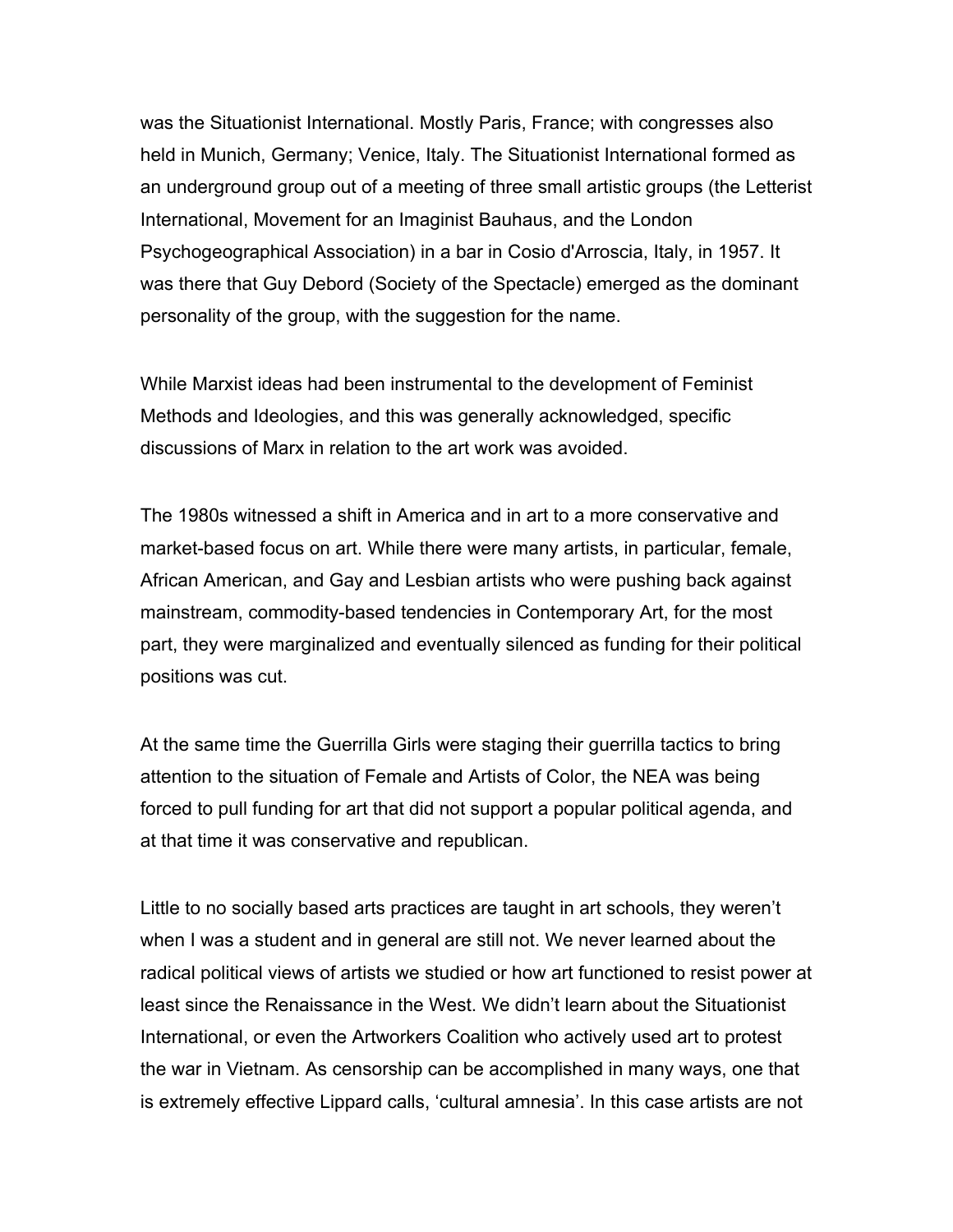even talked about because events and artists forgotten by art world power structures could evoke something threatening to a high-cultural identity.

In her recent book, *Seven days in the Art World,* Sarah Thorton discusses the 'art world' as a place often characterized as a classless scene where artists from lower-middle class backgrounds drink champagne with high-prices hedge-fund managers, scholarly curators, and fashion designers. In reality this world is not at all egalitarian or democratic.… she says, 'Art is about excellence and exclusion." If the art world shared one principle, it would probably be that nothing is more important than the art itself….the social world surrounding art is often distained as an irrelevant, dirty contaminant.

And even as the art world, along with everyone else, has embraced Postmodern ideas with regards to dissolution of hierarchies, in particular in art the inclusion of popular culture, the art work that is embraced by the mainstream is still quite an exclusive affair…and in addition a capitalist one.

**Murakami.** Roberta Smith writes: Who knew that the first Louis Vuitton boutique in Brooklyn would touch down smack in the middle of the borough's most venerable art institution? But there it is, at the Brooklyn Museum, bright and gleaming and blending smoothly into a sleek, stylish survey of the work of Takashi Murakami. Mr. Murakami, who is frequently called the Japanese Andy Warhol, is an astute manipulator of visual languages, artistic mediums and business models.

Which brings me to Marx…

In the past few years a number of contemporary philosophers and social theorists have returned to Marxist ideas. In "Living in the End of Times," Slavoj Zizek identifies world circumstances as evidence of the coming end of global capitalism. He maintains that Western societies are passing through necessary stages of grief, which then creates the chance for a "new beginning." This new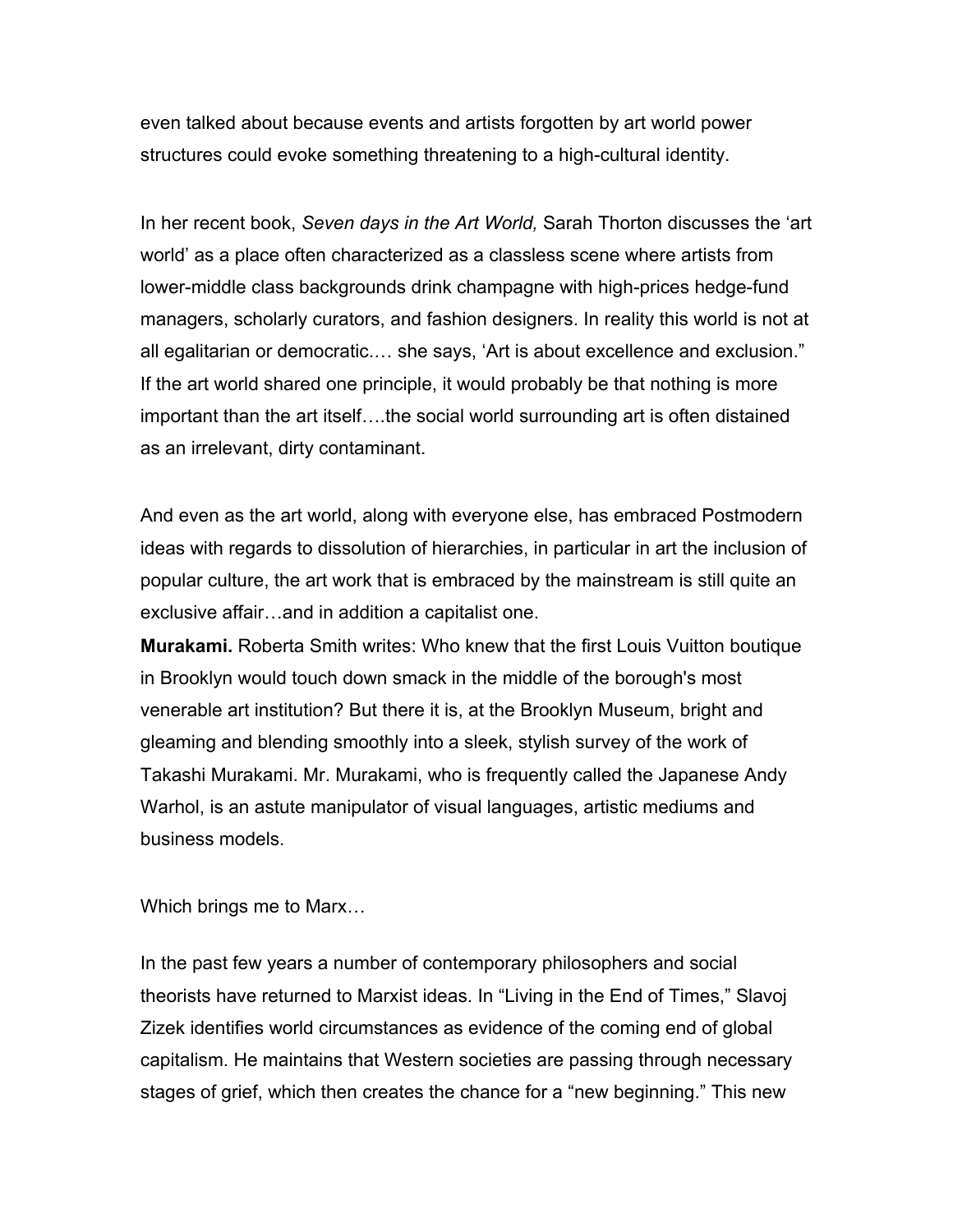beginning for many contemporary philosophers contains a reexamination of capitalism as they imagine less individualistic, more social forms of exchange. Within this discourse, Marx factors heavily.

Discourse within art that critiques its commoditization is not new as it was the basis of the Dada experiment began during WWI in Zurich and continuing into the US after WWII with the ideas of Marcel Duchamp. Dada artists attempted to completely undo art as an aesthetic and/or 'retinal' object as they recognized art had been co-opted by the bourgeois society. Duchamp lived in New York until he died in the mid 1970s. Dada died years earlier and post WWII witnessed an explosion of artists and art galleries in NY. In 1960 in response to Jean Tinguely's, self destructing sculpture entitled, Homage to New York 1960, Marcel Duchamp quipped, "I'll tell you what's going to happen…the public will keep on buying more and more art, and husbands will start bringing little paintings to their wives on the way home from work, and we're going to drown in a sea of mediocrity. Maybe Tinguely and a few others sense this and are trying to destroy art before it's too late."

Years later (1979 The Aesthetic Dimension), philosopher and political theorist, Herbert Marcuse, said that within a capitalist system the deepest purposes of art go against the basic premises upon which capitalism is constructed. Within capitalism the only justifiable place for art is as an object that can be bought, speculated upon, and sold for a profit…or it might serve as diversion or entertainment. Its value as a tool that can regenerate the lost, hidden, creative, spiritual, and intuitive aspects of human life has been denigrated by capitalism. At its best art serves a different master than capitalism, one whose values are not so readily discerned.

While contemporary art is inextricably tied to the market, there are artists working outside it, exposing systems of power while creating social exchange.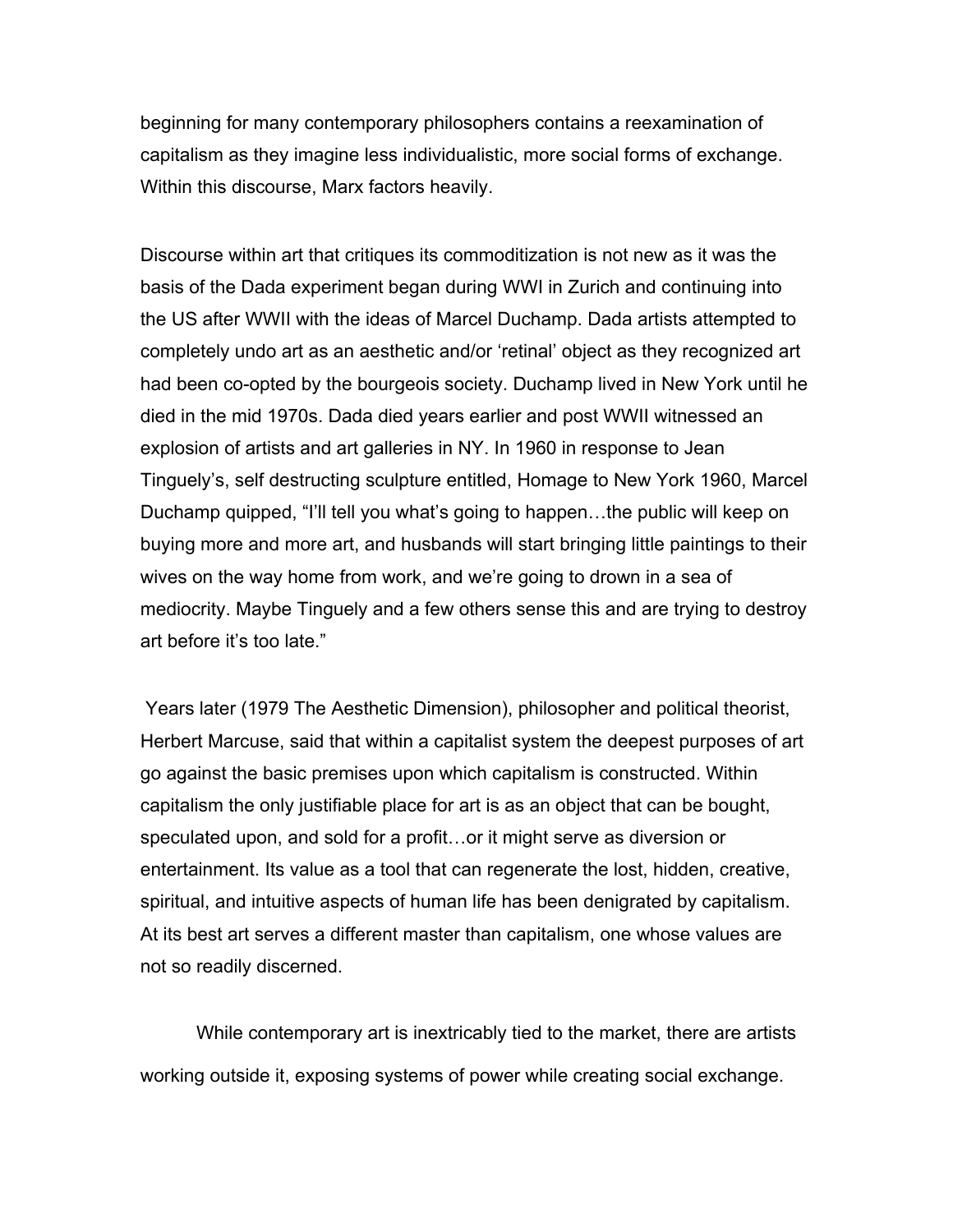I'm interested in identifying philosophic concepts that argue for disruption, tying them to artists whose work creates a 'new beginning' in contemporary art, one based less on individual and market concerns, and more on social ones. I have researched and presented papers on these artists and their work. In fact, the artists I most often reference, and who have influence my recent direction are*,* 

*Steve Kurtz (Critical Art Ensemble), Faith Wielding (SubRosa), Laurie Palmer (HaHa), Doug Ashford (Group Material), Mel Chin and Miwan Kwon (One Place After Another*), all artists and collectives I was/ and am in direct contact with through Vermont College. While Krzysztof Wodiczko is an artists I don't know personally, he is another artist who provides models for art as a completely social event, one that allows individuals to interrogate the boundaries established between individuals and authority, while at the same time, participate in this possibility for change.

I am looking to situate a socially based art practice solidly within the context of mainstream art using Marxist critique of capitalism and the art market. My goal is to position artists working within communities for social change solidly within the mainstream of art history and critique.

At the same time, my own work, which has been dancing with these issues for some time, is changing from an object, installation or interactive practice to that of facilitator. I don't want to continue to see and support art as an elitist endeavor that situates itself in a narrowly defined framework of market driven contexts. My project is to participate in and discuss social arts practices as Arts Practices without marginalization.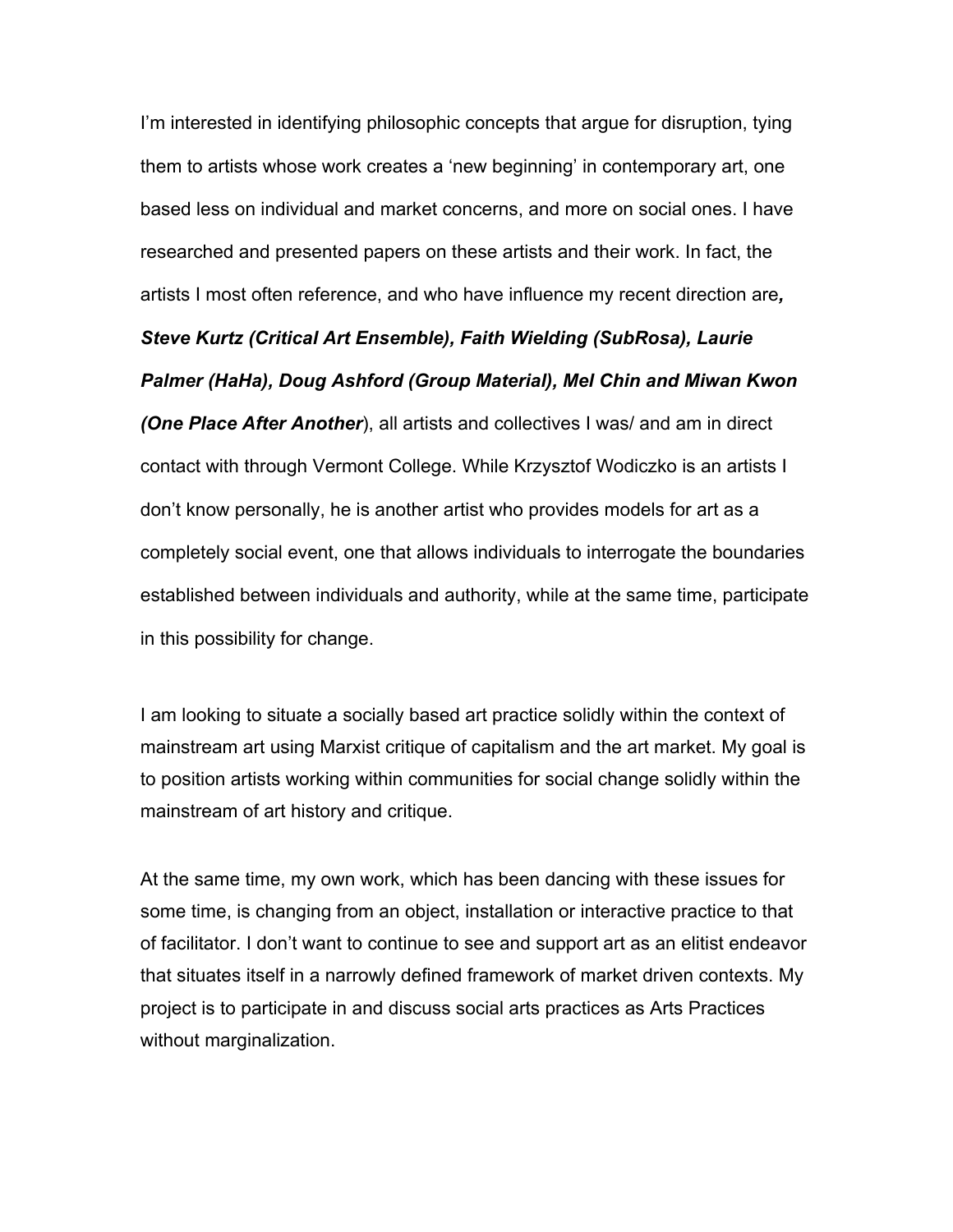So, in this paper for the Faculty Retreat, I would like to speak honestly about my own mixed contradictory feelings in drifting away from an artistic practice I have been engaged with for 20 years and into one that promises a marriage of what I have seen as my 'real' work, with my 'volunteer' work. At the same time, I hope to investigate the true function of the artist in these activist endeavors, as art for me continues to be a place where imagination and freedom thrives, providing a transgressive site for asking difficult questions without the desire to produce the answers.

Corrections Documentary Project http://www.correctionsproject.com/

## Ashley Hunt

Notes on the Emptying of a City…is a performance that acts as a dismantled film, where a narrator pieces together the sounds, images and storytelling of a documentary about Hurricane Katrina before a live audience. Exploring the first-person politics of being in New Orleans with a camera and microphone in the months following the storm, it recounts Hunt's engagement with community activists while researching the city's refusal to evacuate the Orleans Parish Prison, raising themes of architecture, cameras and visibility, and the powers of speech, silence, art and journalism in a moment of crisis. Set up as a slide lecture, a narrator sits at a desk before an audience, with papers and a laptop computer connected to a projector. Between meditations on his own experience he cues testimonies — videos of a citizen, a neighbor, an organizer and others — each one drawn from the archive of material compiled during his visits. The artist's narration, still images and videos weave together as a live montage that offers a larger testimony on disaster, race, law, speech and witnessing at a time when the urgency of Katrina's crisis seems to have receded into a comfortable past.

click here for project website: www.notesontheemptyingofacity.info

Community Arts network http://wayback.archiveit.org/2077/20100906194747/http://www.communityarts.net/

# **About the Community Arts Network**

The Community Arts Network (CAN) is a portal to the field of community arts, providing news, documentation, theoretical writing, communications, research and educational information. Headquartered at its Web site on the Internet, CAN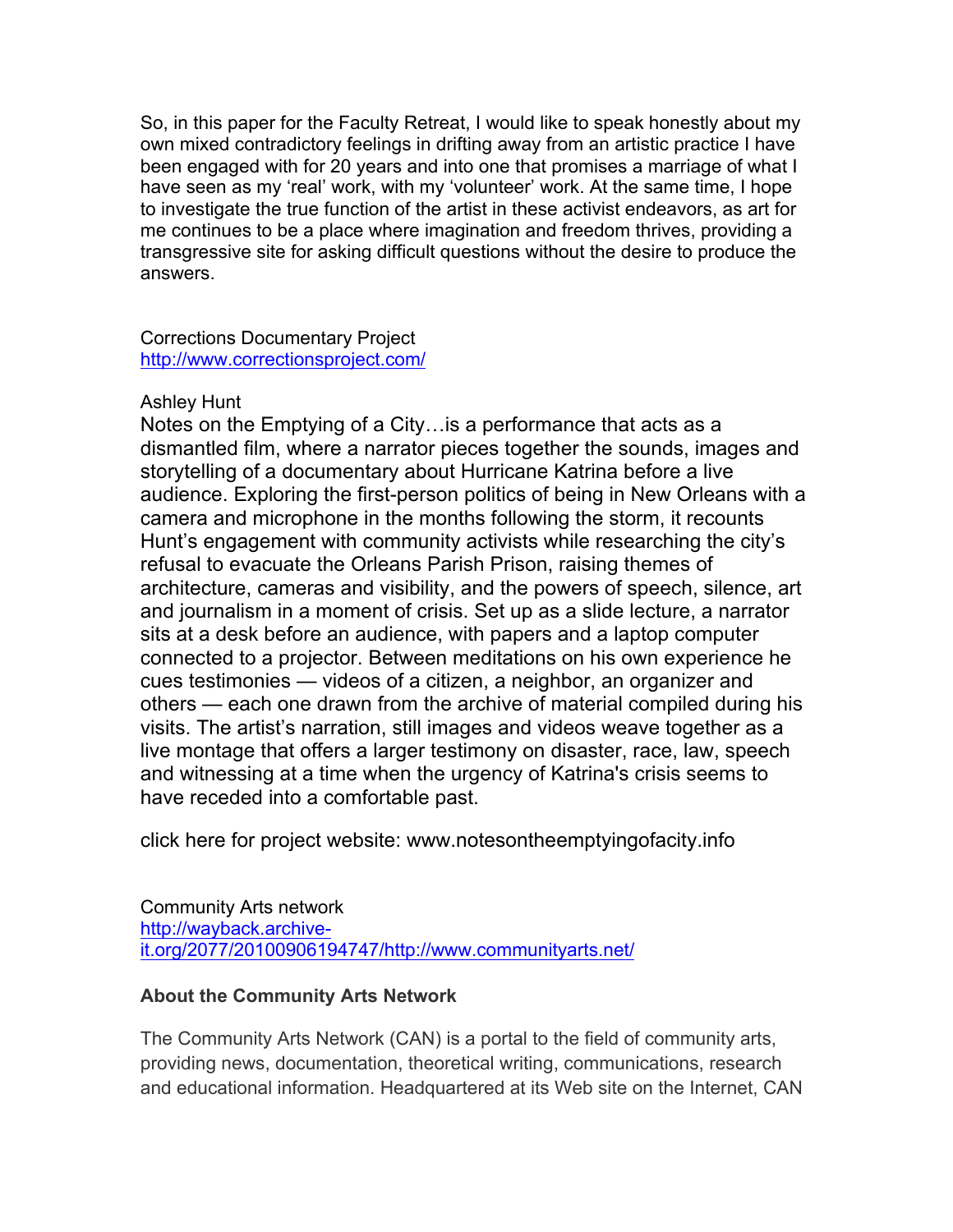is a program of Art in the Public Interest (API), a nonprofit organization based in North Carolina. For a complete explanation of CAN's mission and activities, see the Welcome page.

## **A CAN History**

Art in the Public Interest (API) is a nonprofit organization providing information and resources in support of art that is culturally engaged and serving communities. API's co-directors, Linda Frye Burnham and Steven Durland, founded and edited *High Performance* magazine for its entire 20 years, with an increasing focus on the field of community arts and art for social justice. In 1995 they sharpened their focus and mission by creating a new nonprofit organization, Art in the Public Interest, and, with Virginia Tech, founding the Community Arts Network in 19

## Prison Creative Arts Project

#### http://www.lsa.umich.edu/english/pcap/

The Prison Creative Arts Project's mission is to collaborate with incarcerated adults, incarcerated youth, urban youth and the formerly incarcerated to strengthen our community through creative expression. **Core Values** We believe that everyone has the capacity to create art. Art is necessary for individual and societal growth, connection and survival. It should be accessible to everyone. The values that guide our process are respect, collaboration in which vulnerability, risk, and improvisation lead to discovery and resilience, persistence, patience, love and laughter. We are joined with others in the struggle for social justice, and we make possible spaces in and from which the voices and visions of the incarcerated can be expressed. **PCAP is a student/faculty/community organization** based in the Department of English Language and Literature and generously supported by English and by the School of Art and Design at the University of Michigan. Members join primarily through taking Buzz Alexander's courses that train students to facilitate workshops in the arts in state prisons and juvenile facilities and Detroit high schools or Janie Paul's course that trains them to facilitate art workshops in juvenile facilities and prisons. Others join through a disciplined training program. We work with respect for institution rules and regulations and maintain close links with facility staff to whom we are responsible. Students in the courses and PCAP members meet on a weekly basis to share, discuss, and support each other's work. We also maintain close links with the facility staff to whom we are responsible. We maintain a spirit of friendliness, respect, and cooperation with corrections officers, recreation, athletic, religious, and special activities staff, and with assistant deputy wardens, deputy wardens, and wardens. Our work is open and positive, and we are responsive to any queries or requests for documentation a facility may ask of us. We are proud of our work and of our collaboration with each facility, and we do everything we can to enhance and improve that work and that collaboration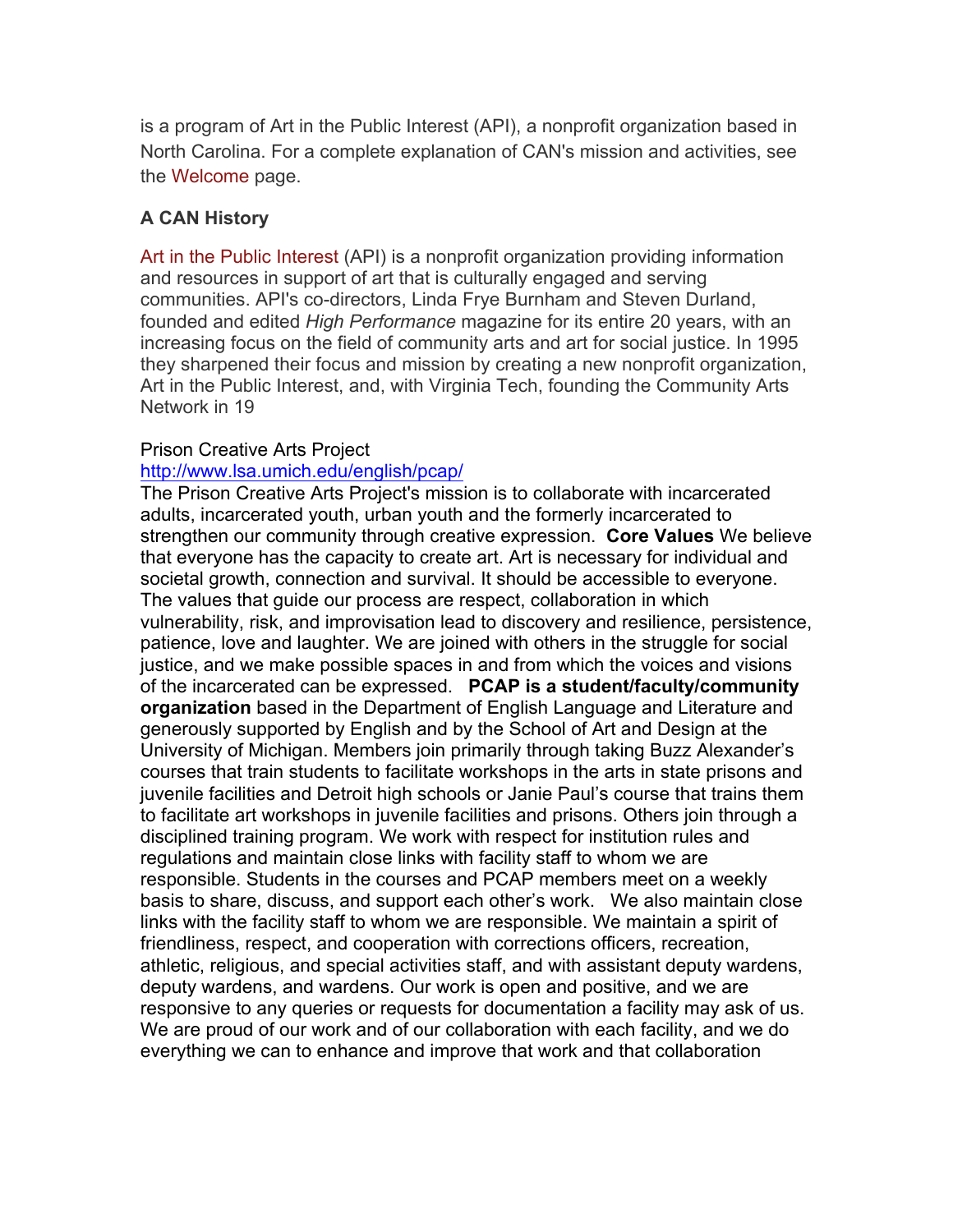### Artists United for Social Justice http://www.ausj.org/

**MISSION AUSJ** is a 501c3 tax exempt charitable organization that empowers activists to create and distribute multimedia content that educates the public, particularly youth, about human rights violations and social injustices. **VISION AUSJ's** vision is to establish a global community of artists, activists and industry professionals who will create and distribute content that raises awareness and motivates action for social change.

## Prison arts coalition

http://theprisonartscoalition.wordpress.com/

## Between the Bars Blog: A Space for Stories, Dialogue, and Opportunity

Charlie DeTar, a PhD student at the MIT Media Lab, fellow at the MIT Center for Future Civic Media, and social justice activist, has been concerned about our criminal justice system for many years. He has watched the prison population skyrocket to over two million, and the gap between the number of African Americans and Caucasians behind bars grow exponentially. Knowing that one in three Black men will be incarcerated at some point in their lives, DeTar can't help but draw parallels between the prison system and slavery. "The Fourteenth Amendment only outlawed slavery for those not being punished for a crime," he says, "but what we have here is a dramatic accounting of the same practices of slavery that were going on 200 years ago."

DeTar also recognizes the significant challenges that men and women face when they return to their communities after being incarcerated. Finding housing and employment can be quite a challenge for those with criminal records, as can accessing public assistance of any form. With so few resources available to formerly incarcerated men and women, it's no wonder that the recidivism rate is over 50%.

Armed with this information, and passionate about providing a forum for the voices of incarcerated people, DeTar decided to create a blog where prisoners could post their stories. Between the Bars was initially launched as both a service and research project last October, and was met with an immediate influx of letters, stories, and poems from incarcerated writers. However, DeTar and his colleagues ran into some barriers to the research aspect of their project, and had to temporarily shut down the site. They re-launched in April, and already have been contacted by between 400 and 500 prisoners. Nearly 200 have sent in at least one post or profile.

When DeTar and his team of volunteers receive a post from someone in prison or jail, they scan it to the blog. Visitors to the site can assist in the transcription of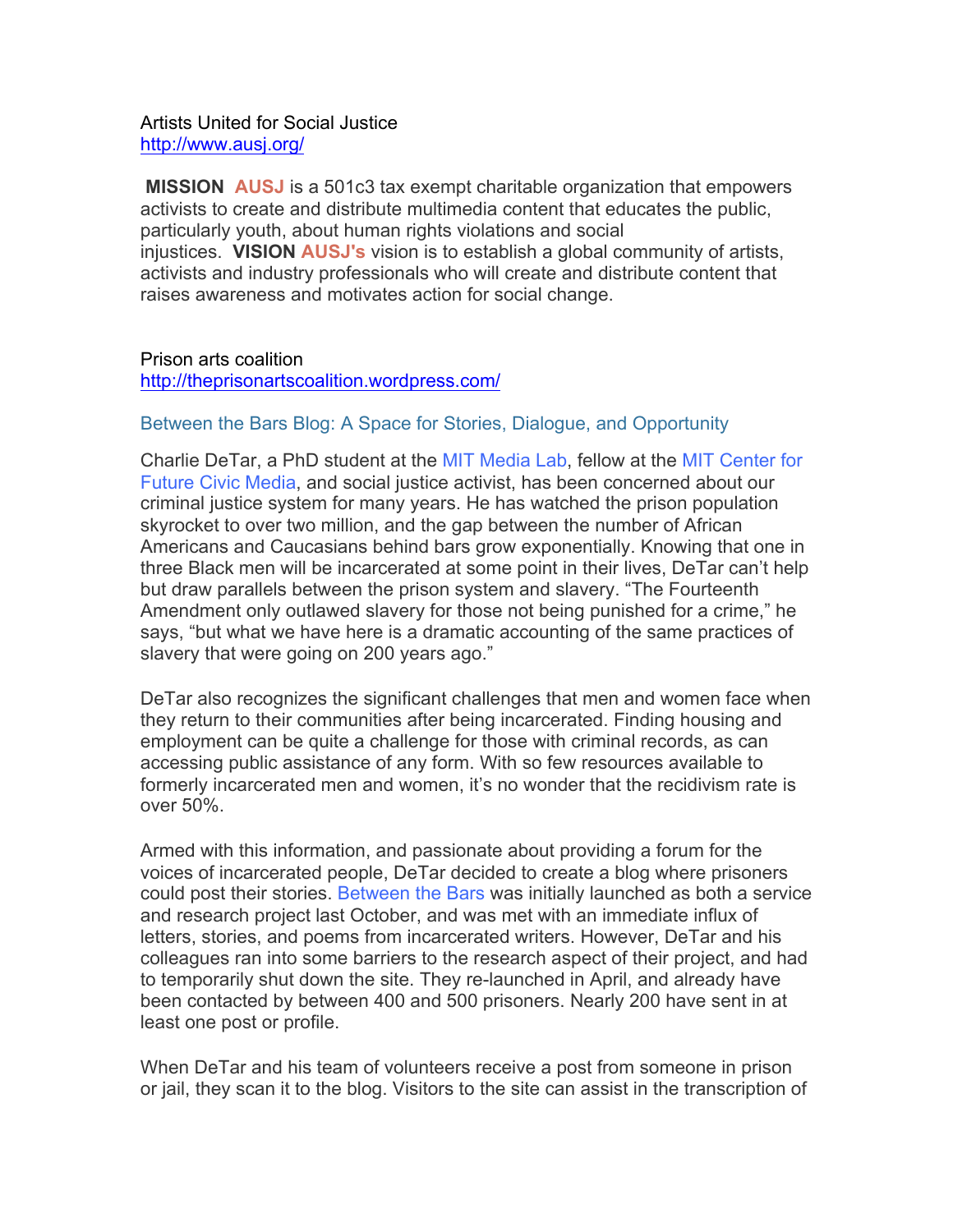the post, and are encouraged to comment on the posts that speak to them. These comments are then sent back to the writers, creating an opportunity for dialogue. For those behind bars, this is a valuable opportunity to feel connected with the world outside the razor wire. By "giving people a platform where they can speak in own voice," the blog enables writers to form "a personal identity outside the dynamic of prison." This identity, as well as the social ties they have fostered through Between the Bars, can be carried with prisoners when they are released, helping them to feel more connected to their community and more prepared to face the challenges that await them on the outside.

For those visiting the blog from the comfort of home, Between the Bars provides an opportunity to learn about life inside our nation's correctional institutions from the perspective of those most affected by them. DeTar hopes the site will help "break through the tendency people have of viewing people in prison as "untouchable class", and inspire more compassion and activism. Prior to creating Between the Bars, DeTar spent a great deal of time reading work by incarcerated writers, and was "fascinated by their inside perspective. Even the most mundane stories," he reflects, "drive home just how unproductive the whole experience of prison is…if people on the outside can see what life is like in prison, if they see prisoners as humans, as complex individuals with hopes and desires, they might start working against the sense that tells us to treat them as the fearful other."

DeTar reports that Between the Bars now has a waiting list of almost 150 prisoners. Due to the tremendous success of the project, he and his colleagues (all of whom are volunteers) are exploring ways of more efficiently managing the site so that they won't have to turn anyone away. In the meantime, they will continue to post letters and send every comment back to the writers. The most important thing supporters of the blog can do, says DeTar, is post comments – the writers long for the chance to connect with us. Denney Juvenile Justice Center Poetry Workshop Launches New Blog,

Downloadable Poetry Books

Denney Juvenile Justice Center Poetry Workshop founder and facilitator Mindy Hardwick writes,

In 2005, I volunteered to facilitate a poetry workshop with youth at Denney Juvenile Justice Center, located in Everett, Washington. Each week, I meet with a group of young men and a group of young ladies and we write poems which are based on the young people's experience. As a part of the poetry workshop, we've published four books of the youth's poetry. The poetry books are distributed, free of charge, to the youth themselves, as well as to others in the community. The youth always ask, "When is the next poetry book coming out? Is my poem in it?" The poetry workshop gives the teens an opportunity to express their stories and to be heard in their community. We are thrilled to have our new blog as a means for publishing the youth's poetry, and hope the blog gives the teen writers another opportunity for their words to be heard.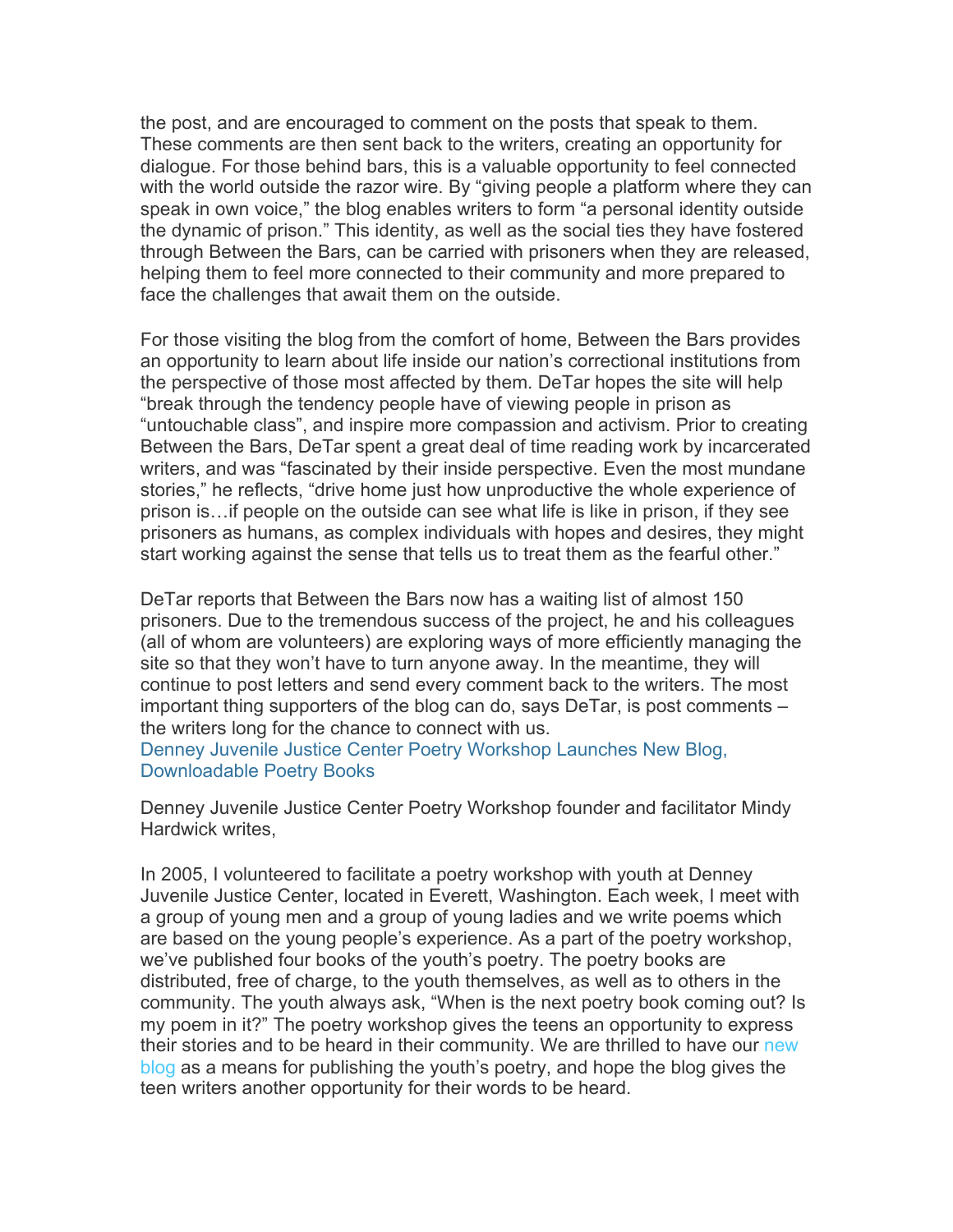Each Wednesday, one of the youth's poems is published on the blog, and Hardwick blogs about the writing process for that particular poem on her personal blog. Here is the most recent excerpt from Hardwick's blog, which is a fantastic resource for facilitators:

## **In the Eyes Of…**

We have a new post on the Denney Poetry Blog. The poem, "In the Eyes of My Mother," was first published in our second book of poetry, *I Am From.*

One of the poetry books I like to use with the teens in the detention center poetry workshop is, You Hear Me: Poems and Writing by Teenage Boys, edited by Betsy Franco. The collection includes poems, stories, and essays from boys across the country. Sometimes there can be a misconception that boys don't talk about feelings, and what I've found working in the poetry workshop, is that boys can and do express their emotions. Very well!

In the collection, You Hear Me, there is a poem which is entitled, *What I Am (In the Eyes of My Father).* When I work with the teens at Denney, we read this poem, and then I ask them to think of someone important in their life. It could be a parent, teacher, best friend, girlfriend, or sibling. Or, it could be something larger such as a community, society, or world. I ask the question, who are you in the eyes of that person?

Bibliography: *Art and Society: Essays in Marxist Aesthetics*, Sanchez Valzquez 1965

Agamben, Girogio, *The Coming Community*

Alexander, Buzz, *Is William Martinez Not our Brother: Twenty Years of the Prison Creative Arts Project*

Badiou, Alain, *Being and Event*

*Ethics*

Bensaid, Daniel, *Marx for our times: Adventures and Misadventures of a Critique*

Bourdieu, Pierre, *Outline of a Theory of Practice*

Bourriaud, Nicolas, *Relational Aesthetics*

Cleveland, William, *Art and Upheaval: Artists on the World's Frontlines*